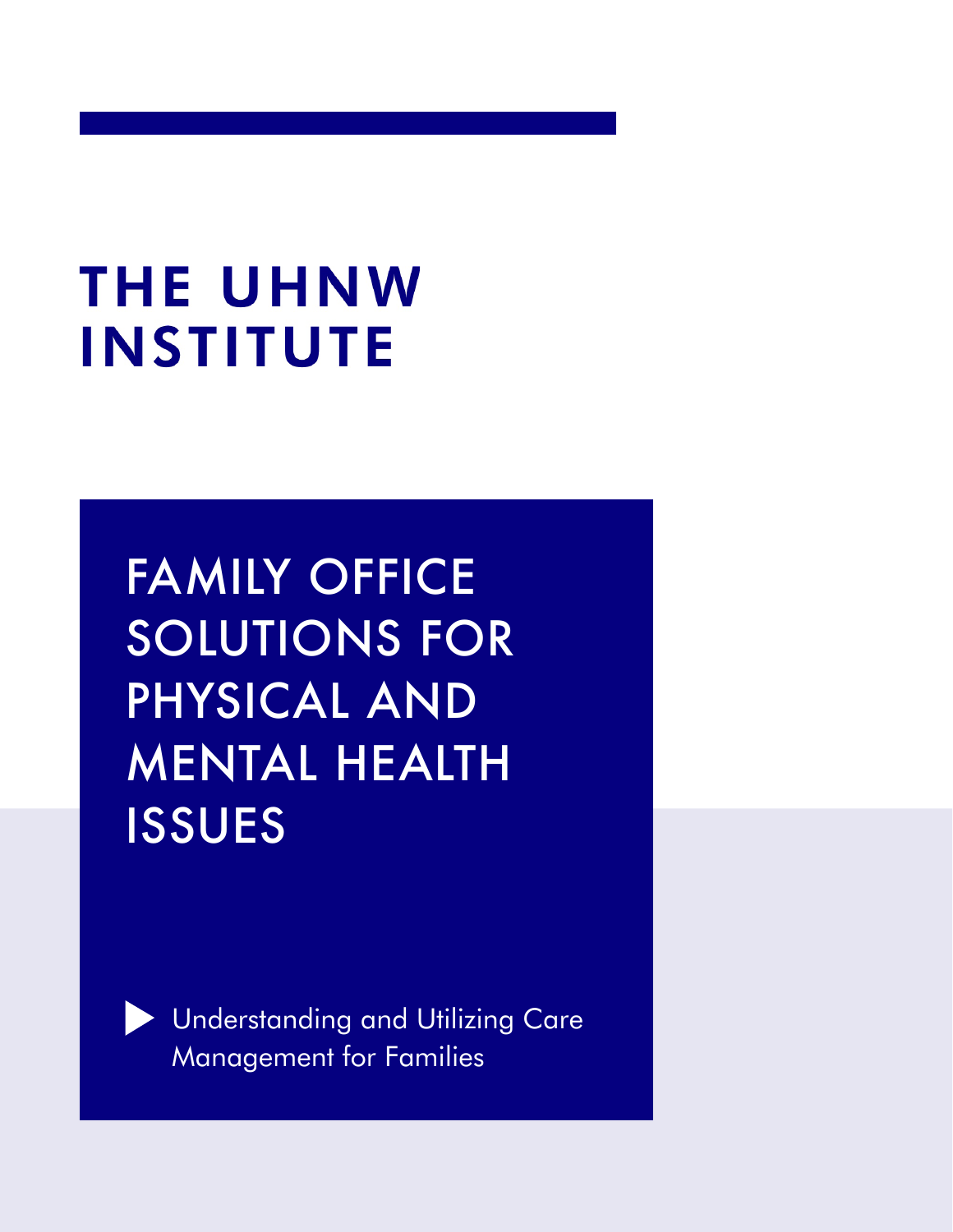## INTRODUCTION

Family office professionals support the multifaceted needs of ultra-high net worth (UHNW) families, and they utilize holistic skill sets to address a range of challenges. However, when a family member asks for help related to an issue of physical or mental well-being, family office professionals may find themselves in situations requiring expertise beyond their training. They may also encounter tense family dynamics, resistance to accepting help, and ongoing crises that may complicate their roles as trusted advisors.

The field of *care management* has developed in the past several decades to assist families, family office professionals, and other legal and financial advisors. Care managers assess, coordinate, and implement specialized solutions across a range of clinical issues, often on an urgent basis with very complicated situations. This article will discuss the role of care management, its various applications, the value for UHNW families, and how family office professionals can evaluate care managers and introduce them to their clients.



#### Arden O'Connor

**CEO** O'Conner Professional Group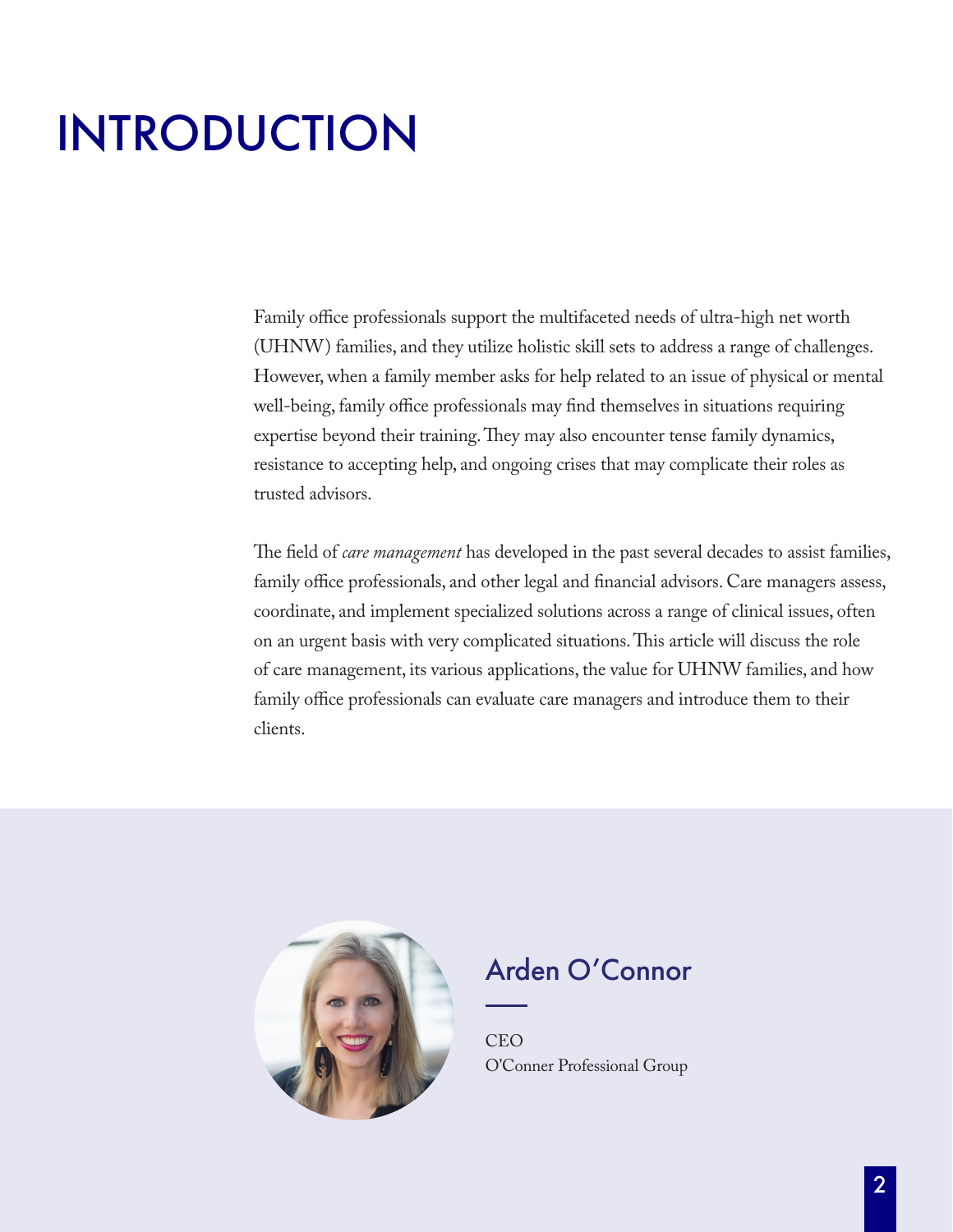## A CASE EXAMPLE

*The Smith Family is a third-generation family from Minneapolis who experienced a successful sale of their manufacturing business seven years ago and hired Gerard to run their family office. The four members of the current generation—Julie, Debby, Mark and John—are in their early to mid-50s and contending with common yet severe pressures of having aging parents. Five years ago, their father, Jim, was diagnosed with Alzheimer's disease. With his ongoing decline, he and Melissa, the matriarch, moved into a senior living community. Recently, Melissa was diagnosed with breast cancer, causing her to become anxious and depressed.* 

*One morning, sister Debby received a call from the program director at Shady Hill Senior Living Facility. Debby was told that her father had fallen in his unit. The program director was recommending that the family hire nurses for support. Already frustrated by the lack of involvement of her siblings, Debby sent a strongly worded text message to her older sister, Julie, sharing her frustration and need for support given their mother's inability to make decisions.*

*Upon receiving the text, Julie rolled her eyes and called her brother Mark to vent. He brushed off Debby's attitude and said that Debby should just call Gerard to figure out a solution. Mark also shared that he had already spoken to Gerard about his son, Liam, who has a substance use issue that needs to be addressed. Irritated by his dismissal, Julie hung up the phone and thought momentarily about calling her younger brother, John, but then decided against it. John could never make a decision and was already confused about which doctor to choose to help their mother with her breast cancer diagnosis. So, Julie called the family office, laid out all of the various issues, and asked Gerard for his help.*

Like many families, the Smith Family has numerous issues that need attention mental health, physical well-being, and family dynamics. Hired for his strong investment track record, Gerard feels ill-equipped to navigate a course forward for each family member, make appropriate referrals, and manage the family dynamics. He is also acutely aware there may be financial, legal, and risk management issues to be coordinated.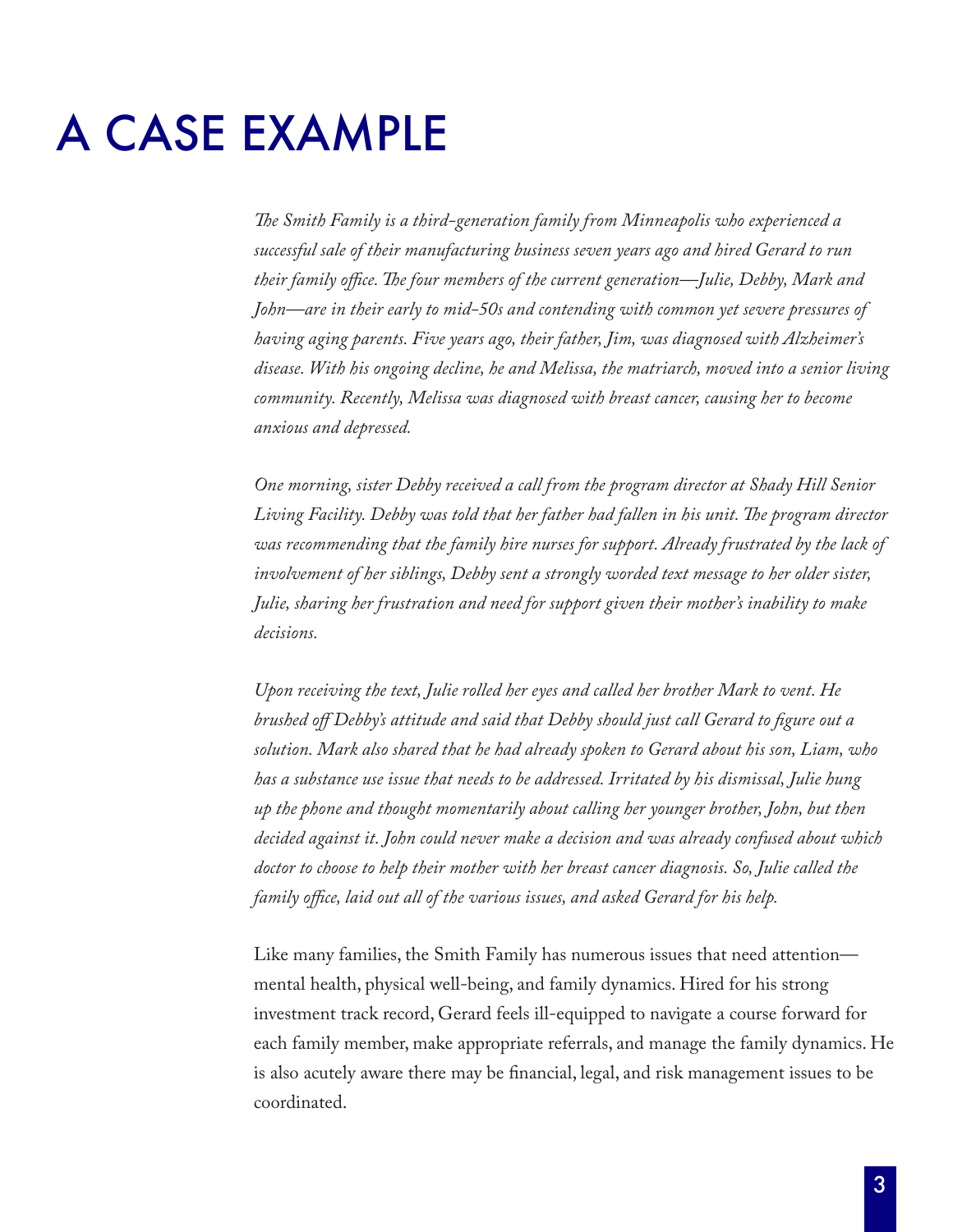### THE FAMILY OFFICE'S SOLUTION: ENLISTING CARE MANAGEMENT FOR THE CRISIS

Most families are like the Smiths in that one of the adult siblings unwittingly and begrudgingly gets identified as point person, responsible for coordinating care, monitoring progress, and troubleshooting. This individual may or may not have the skills, temperament, knowledge, or connections to fulfill the role. With UHNW families, a family office professional is likely to be approached next without necessarily having much better qualifications. But the Smiths were fortunate in that Gerard had heard the term "care coordinator" through a peer networking group. He soon learned that these professionals had the skills to address Melissa's medical care, Liam's substance use, and Jim's progressive Alzheimer's symptoms. Professional care coordinators, case managers, and health advocates can be an effective solution for families like the Smiths.

The term "care management" is used in a variety of contexts, from hospital settings to insurance companies. Related, often interchangeable terms are "health advocacy" or "case management." Affluent families typically hire a care manager or health advocate to navigate medical or psychiatric systems, provide treatment options to family members, and assist with creating a plan that balances the preferences of multiple family members.

A simple way to view the role of a care manager/advocate is as a "general contractor" for mental and physical health. They typically offer some services directly and coordinate the remaining needs from outsourced providers. Care managers exist in a variety of fields, including mental health, geriatric care, substance abuse, and medical care. Their credentials may be degrees in nursing, social work, medicine, psychology, or neuropsychology, or they might lack an advanced degree but have training in a specific area, e.g., crisis intervention. Most care managers cover one specialty, such as geriatric or mental health, as well as some services in a related field. Regardless of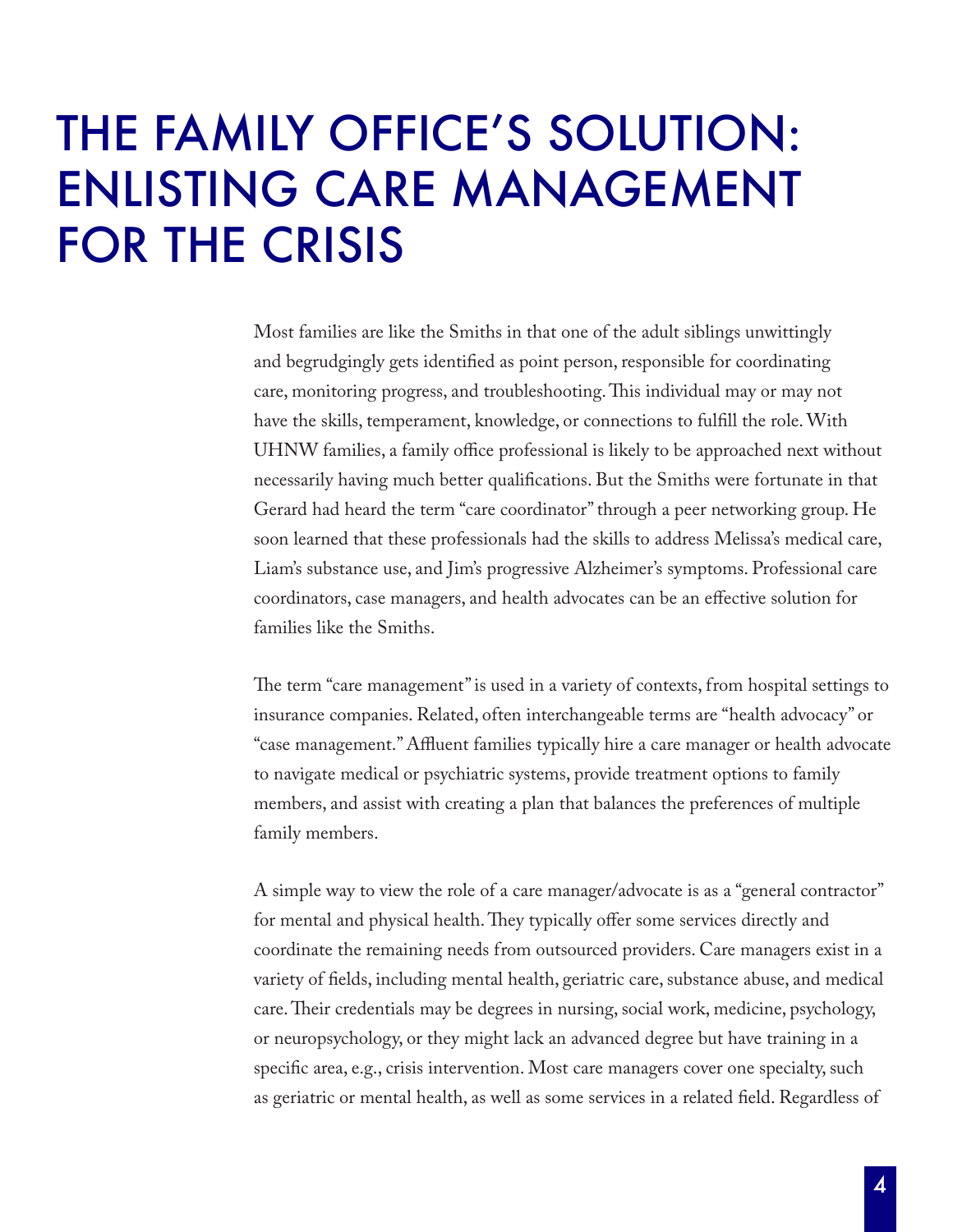specialization, their unique value as professionals helps support families and family office executives when acute problems arise.

### WHAT CARE MANAGERS CAN PROVIDE

The most important services care managers can provide will be assessing and vetting providers, finding advocacy and legal support, and helping manage family dynamics.

#### Assessing and vetting providers

Care managers can help evaluate providers, including various types of facilities (residential programs, assisted living facilities, nursing homes), clinicians (therapists, psychiatrists, nutritionists, and others), and medical professionals (concierge physicians, in-home nursing aides). In the Smith case, the family office hired Sally, a geriatric care manager, who vetted a team of in-home nurses and planned that if the patriarch Jim's needs increased, she could determine which nursing facilities might be good matches.

By hiring care managers, family office professionals do not have to navigate an unfamiliar field and risk making a poor referral. They can also remove themselves and other family members from serving as "default case managers." Most importantly, care managers can provide options for clients to age in a way that honors their preferences. Joanna Gordon Martin, founder of concierge geriatric care company Theia Senior Solutions, has said that clients who hire her firm *before* a crisis preserve options for family members: "This is about empowering older adults to have choice. Without a plan in place, when the need for help comes, the options may be limited, and the choices go away."

#### Advocacy and logistical support

While finding high quality providers is the first step, UHNW families also need help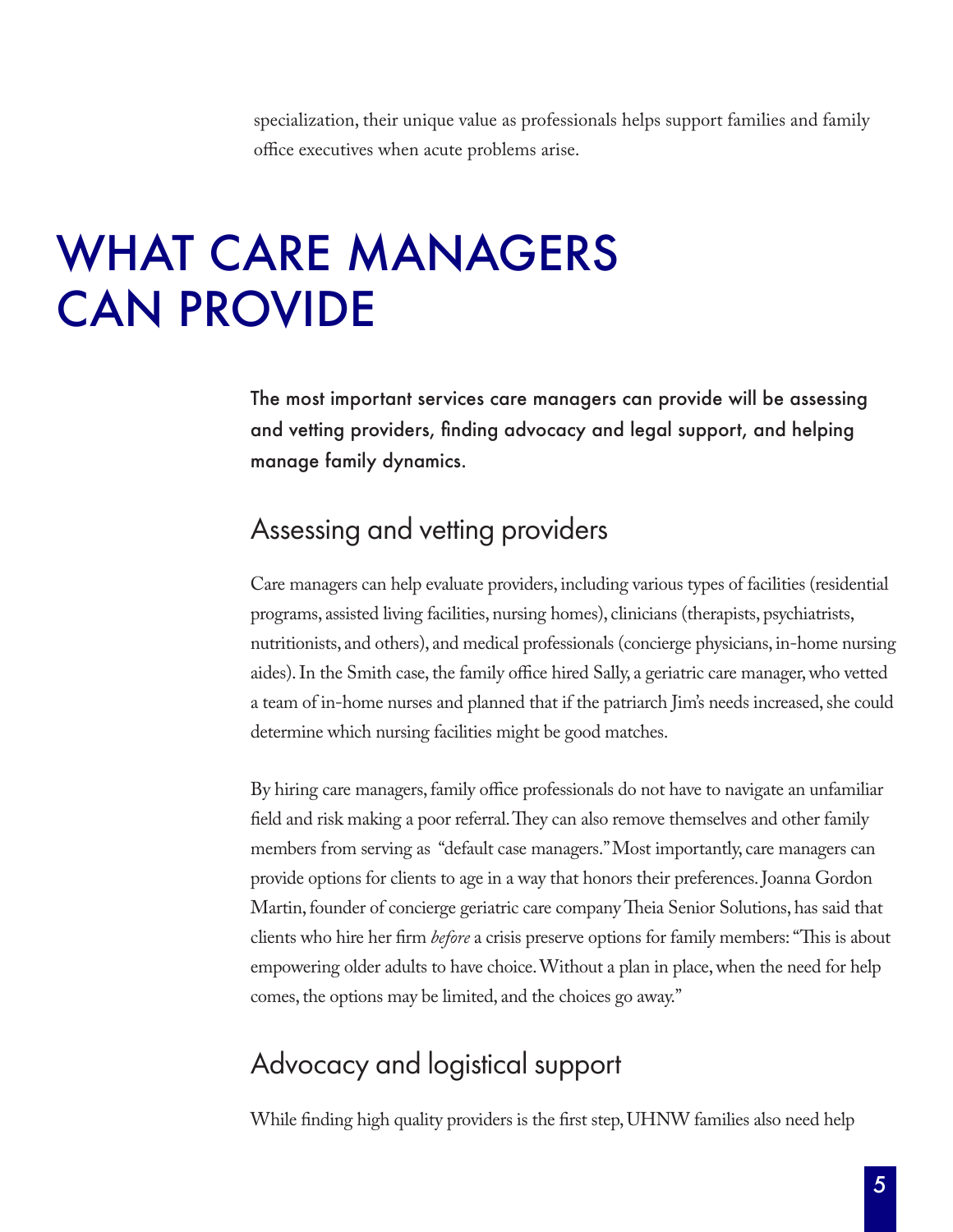with the various administrative tasks, such as advocacy and logistical support, that come with managing a medical or psychiatric diagnosis. For the Smiths, the family office found Dr. Timothy Butler, a physician and private medical advocate. His role would be to help Melissa, the matriarch with breast cancer, find a qualified doctor that she liked, collate her records, and attend appointments with her to ensure that information was captured and recorded accurately.

Jennifer Kolchinsky MSN, ANP-BC, founder of health management group OneVision Health, describes her role with families:

As health managers, we work directly for the patient to ensure that the best possible medical outcomes are achieved. In its most basic form, advocacy provides comfort, logistical support, and perspective to a patient learning about a new ailment and treatment. We take things a step further with our training as nurse practitioners to promote best practices, hold providers accountable, and ensure no stone is unturned in the pursuit of establishing the perfect medical plan.

#### Managing family dynamics

Perhaps the most important role a care manager takes on is that of a calm, objective presence in an otherwise nervous family system. For both the individual and their family members, medical and psychiatric issues bring a range of emotions to the surface, including fear, anger, sadness, and frustration. As an example, when Gerard in the family office spoke to Mark about his son, Liam, it was clear that Liam's parents had differing perspectives on how to best support their son and that their emotional responses were fueling an already difficult dynamic.

Diana Clark, the Chief of Clinical Operations at O'Connor Professional Group, elaborates: "Without an objective and educated resource, families often struggle to agree on the 'right' approach in cases of behavioral health. They seek opinions from unqualified sources, and they become more vulnerable to destructive family dynamics." Care managers unite family members around a cohesive plan and help decrease the amount of tension among family members by providing concrete options and monitoring progress toward goals.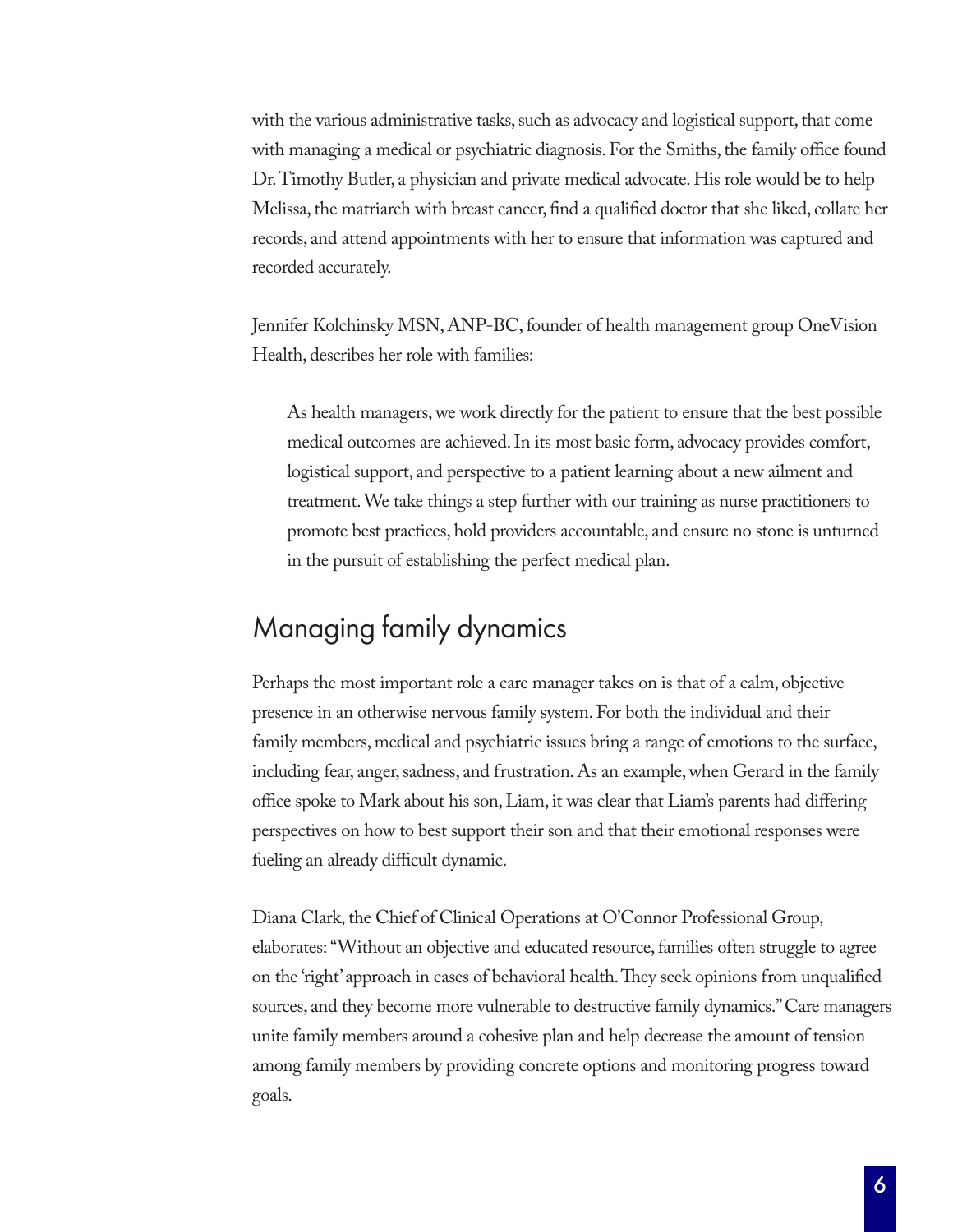### HOW CARE MANAGERS CAN MAKE LIFE EASIER FOR ALL

Family office executives hire care managers to ensure that families have the best possible medical and psychiatric care. They themselves benefit from the support of these professionals in the following ways:

#### Clinical guidance

Family office executives don't have to guess at solutions or attempt to vet providers in areas where they lack expertise. Care managers can also help family office executives plan over the long-term and strategize when they encounter resistance from a family member.

#### Outstanding Communication

Outstanding communication can be achieved in four ways. First, articulate the family's values, strategic goals and mission, then ensure each member of the family's wealth ecosystem understands them. Second, maintain an effective planning schedule, conduct frequent meetings with the team and create detailed minutes that document the decisions made, issues to be addressed and actions to be taken. Make sure responsibilities for tasks, expected deliverables and timetables are clear. Third, manage a disciplined process that ensures execution and follow-up. Fourth, include external advisors in relevant communication.

#### Logistical support

Medical and psychiatric issues require a fair amount of administrative support including collating records, completing insurance documentation, coordinating among providers, and monitoring implementation of services. Care managers can focus their attention on these details and report progress to family office executives, relieving them of having to provide that oversight.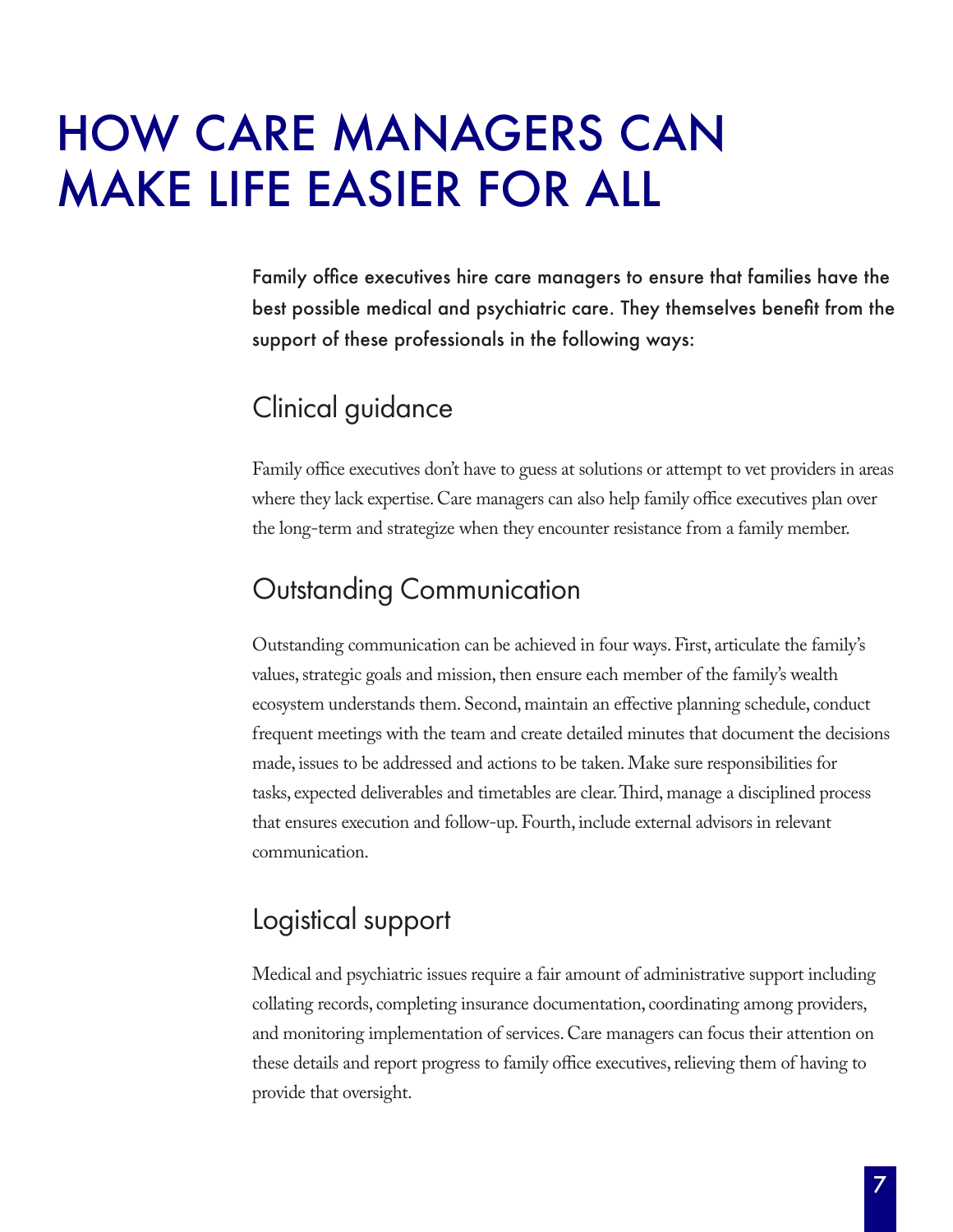#### Legal and financial implications

Medical and psychiatric issues frequently have risk management, legal, and financial implications. While family office executives may have to bring in relevant expertise in those domains, the care manager may be able to provide creative solutions to the advisory team or in a court related matter, e.g., paying privately for a mental health facility to mitigate a sentence for a criminal charge. They can also provide helpful advice as to the appropriateness of financial distributions to an impaired beneficiary.

### THE ROLE OF THE ADVISOR WITH CARE MANAGEMENT

A priority of family offices and high-end wealth advisory firms is to find the best possible resources for the families they serve. Care managers ensure that clients get access to high quality care and have a coordinated plan, ideally with family engagement. Given the sensitive nature of medical and psychiatric issues, family office executives need to closely evaluate, select, and then collaborate with care managers.

Questions for the advisor to consider include the following:

- **• What types of credentials, training, and experience do each of the agencies/ individuals have?** Check for relevant licensure, the longevity of the business, and what education each professional has received.
- **• Is it better to hire an individual or an agency?** There are benefits and disadvantages to either approach. Family office executives should consider the nature of the engagement—how long the family will require support and the acuity of the situation. With shorter-term, straightforward assignments, an individual practitioner may work well. Independent care managers are also typically less expensive than those in larger agencies. For longer-term needs, it may be preferable to have an agency with greater infrastructure and access to multiple, qualified professionals.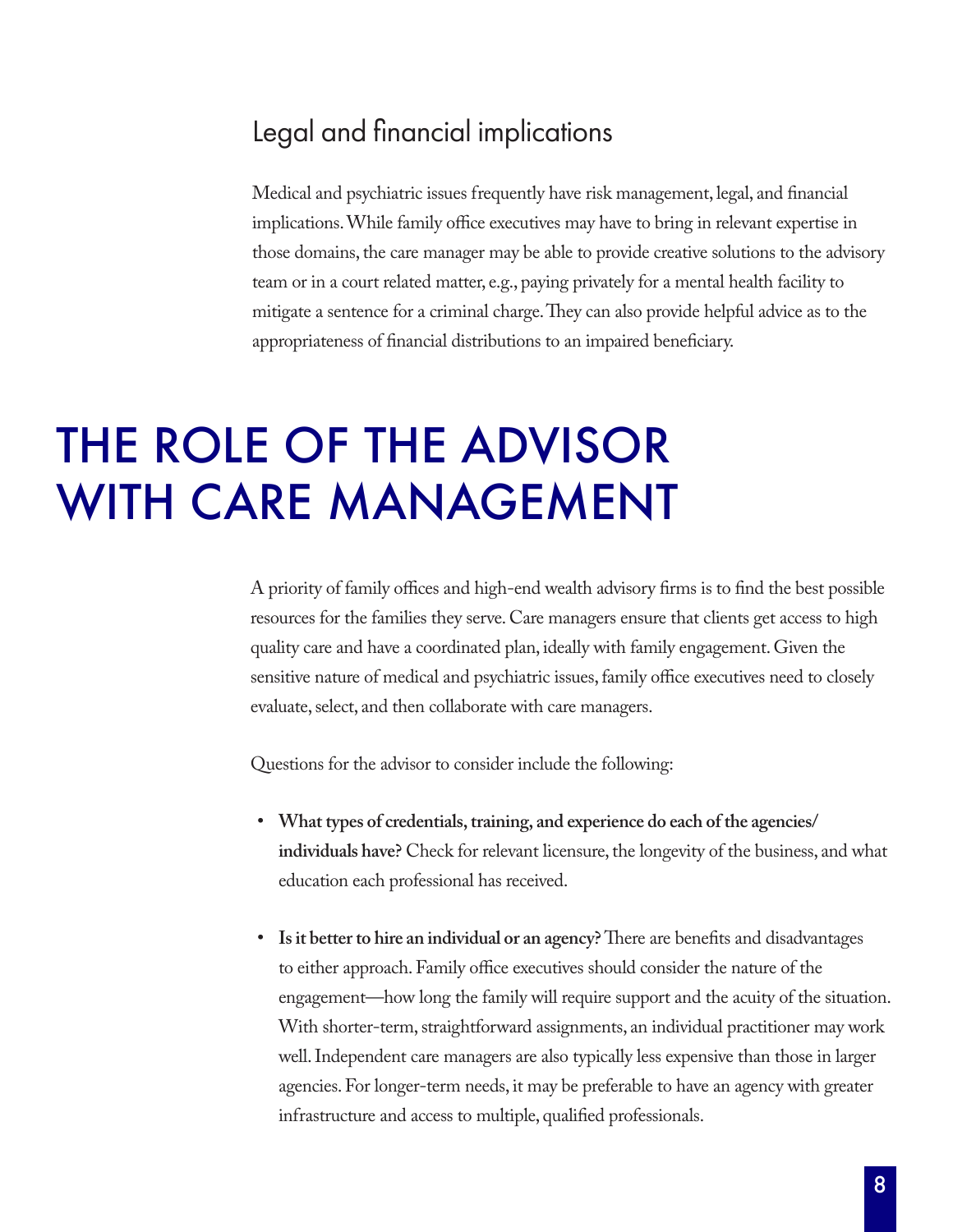- **• How easily can agencies integrate into complex, wealthy family systems?** Although medical and psychiatric issues impact individuals from all demographic groups, UHNW families benefit from providers who understand the following dynamics in addition to the medical or psychiatric diagnoses:
	- Heightened sensitivity around privacy and discretion
	- Unlimited financial resources that can allow an individual to continue dysfunctional behavior and prevent natural consequences from occurring
	- Increased vulnerability to unethical providers who may suggest inappropriate treatment due to perceived status and the presumption of unlimited monetary resources
	- Lifestyles that include travel, social situations filled with risks, and pressures making commitment to a clinical or medical agent more challenging
	- Large teams of clinical, financial, and legal professionals that require communication and inclusion
	- High expectations around customer service and availability during off hours

Given this long list of considerations, many family office professionals find that seeking care managers largely through a colleague's recommendation or a professional peer network is the safest choice.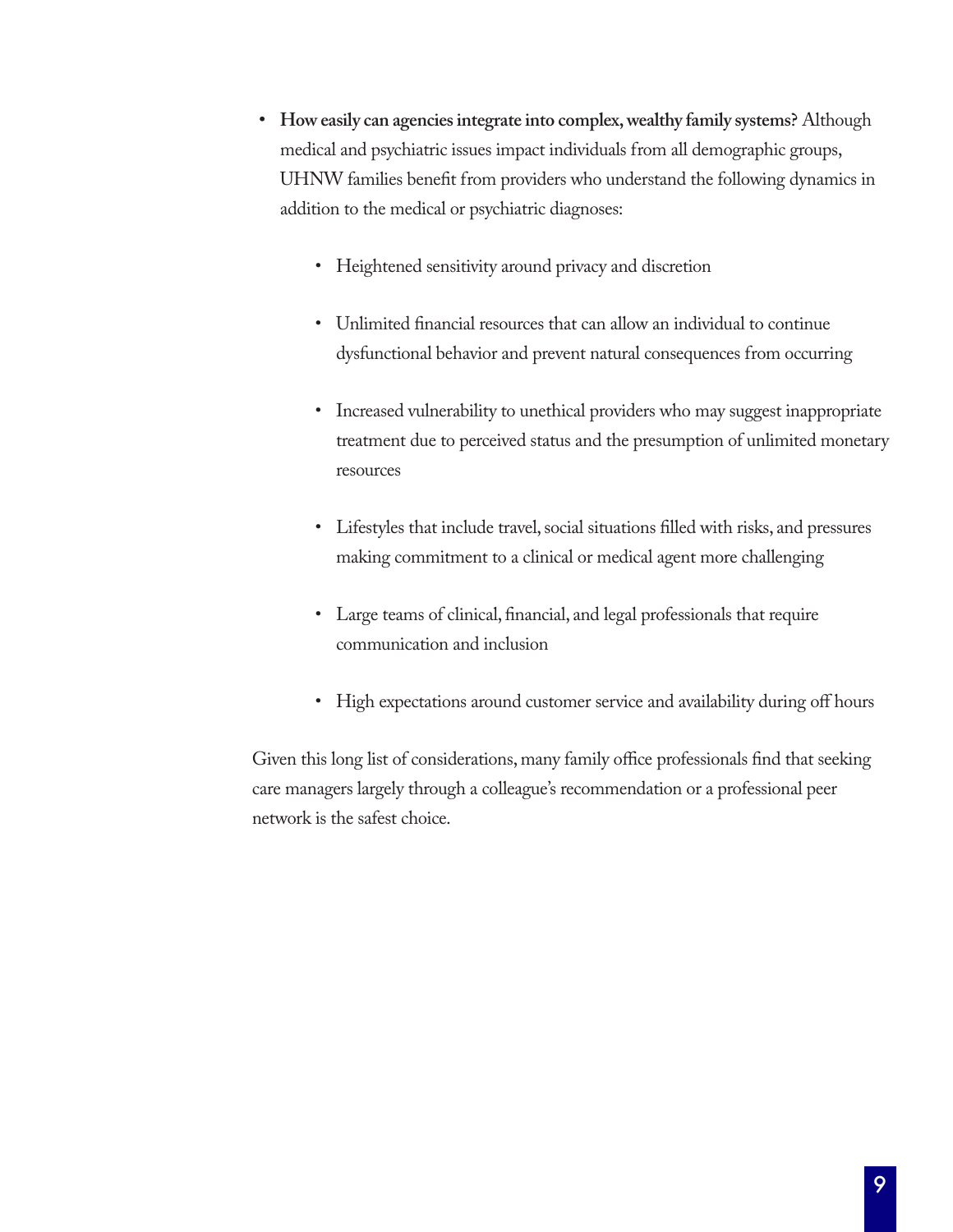## HOW TO INTRODUCE THE CONCEPT OF CARE MANAGEMENT TO THE FAMILY

Suggesting that a family needs professional support can be a delicate subject. The approach, method of communication, and tone will depend on the specific circumstances of the care and the family. Here are some ideas for how to introduce the concept of care management:

- Find ways to introduce professional support during planning conversations (e.g., drafting of trust and estate documents or organizing family gatherings)
- Utilize crises as opportunities (e.g., family conflicts, overspending, legal or medical emergencies)
- Ask for permission to raise a sensitive subject
- Use a non-judgmental, compassionate tone and speak in the first person about specifics observed ("I noticed that you got upset when you couldn't reach the doctor in a timely way.")
- Normalize issues ("Every family has their challenges") and provide stories or anecdotes from other families without revealing confidential details
- Have resources ready to offer if the family agrees to get help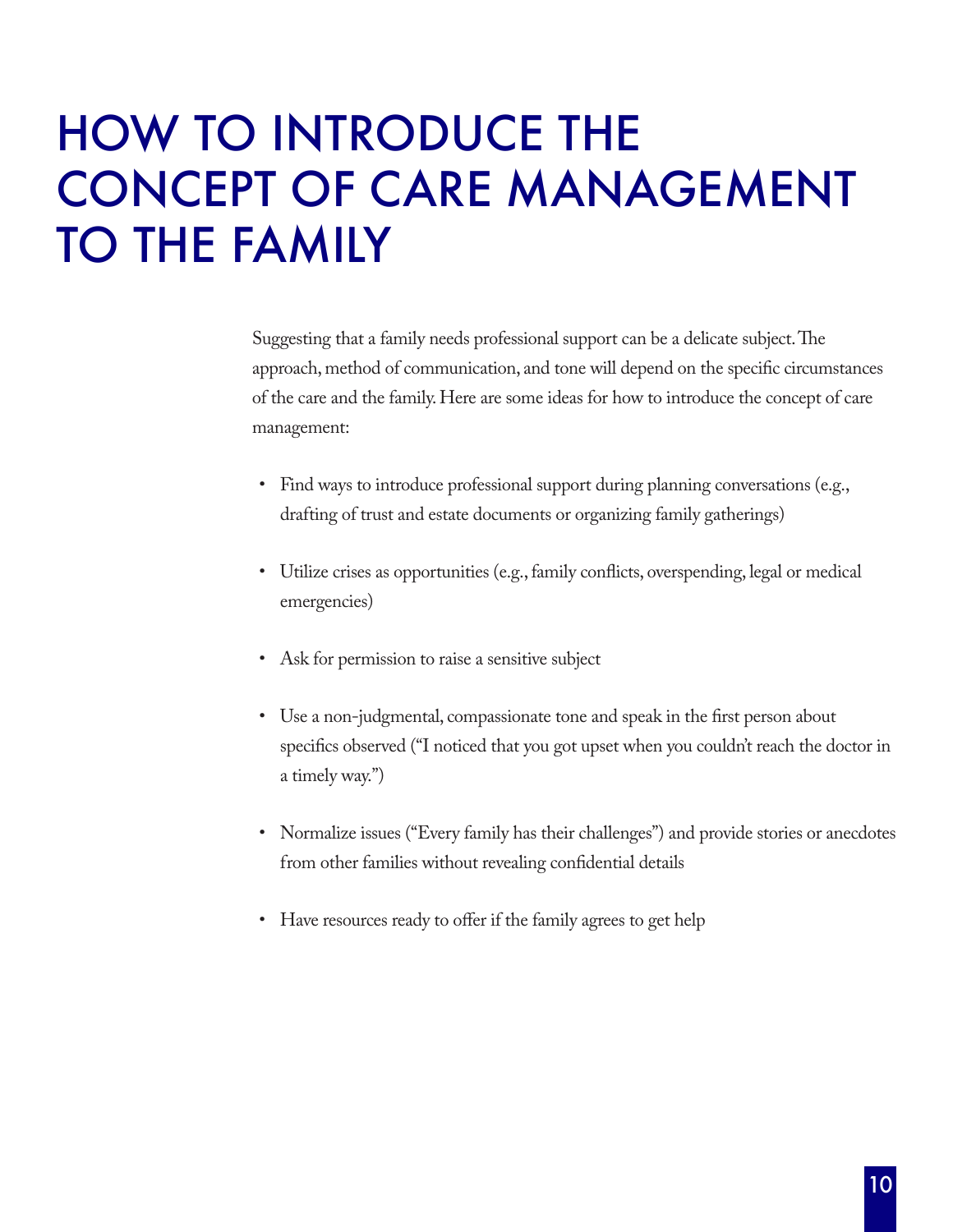### MEETING THE CHALLENGES OF THE FAMILY OFFICE ROLE

In the optimal situation, family members will approach their family offices for solutions to a crisis. In other circumstances, a family office executive may observe situations that are clearly troubling but no one in the family is requesting help. The latter situation can be particularly difficult to navigate, as the executive may be dealing with some of the dysfunctional behaviors (e.g., overspending by a family member who appears volatile and unwilling to stick to a budget) yet feel unsure of how to move forward. How to address the resistance within a family system will vary according to the specifics of the family. Nonetheless, here are some guidelines to consider:

- The individual with the problem issues may not have insight into his or her diagnosis and may resist the idea of help. It can be more effective to involve another family member or other people the individual trusts when starting the conversation.
- Some families worry that care professionals will immediately push for one extreme solution (e.g., "remove all financial support"). Care managers who can offer several options may be able to reduce the family's initial resistance.
- Moments of crisis may offer a family office executive the opportunity to improve compliance with a plan from both clinical and risk mitigation perspectives. Here is one potential approach: "We have tried to manage this on our own. This recent car accident reflects some gaps in our planning. I want your son to get the help that he needs. I also want to make sure that we are protected from any legal liability. Are you open to me exploring some options?"
- Certain family systems have genetic predisposition toward a specific behavioral health issue, such as substance abuse, and may have several family members who are exhibiting symptoms. Providing general mental health education at a family retreat or facilitating a discussion about the negative impact of dysfunctional behaviors on family legacy can start a much-needed conversation. Through these events, family members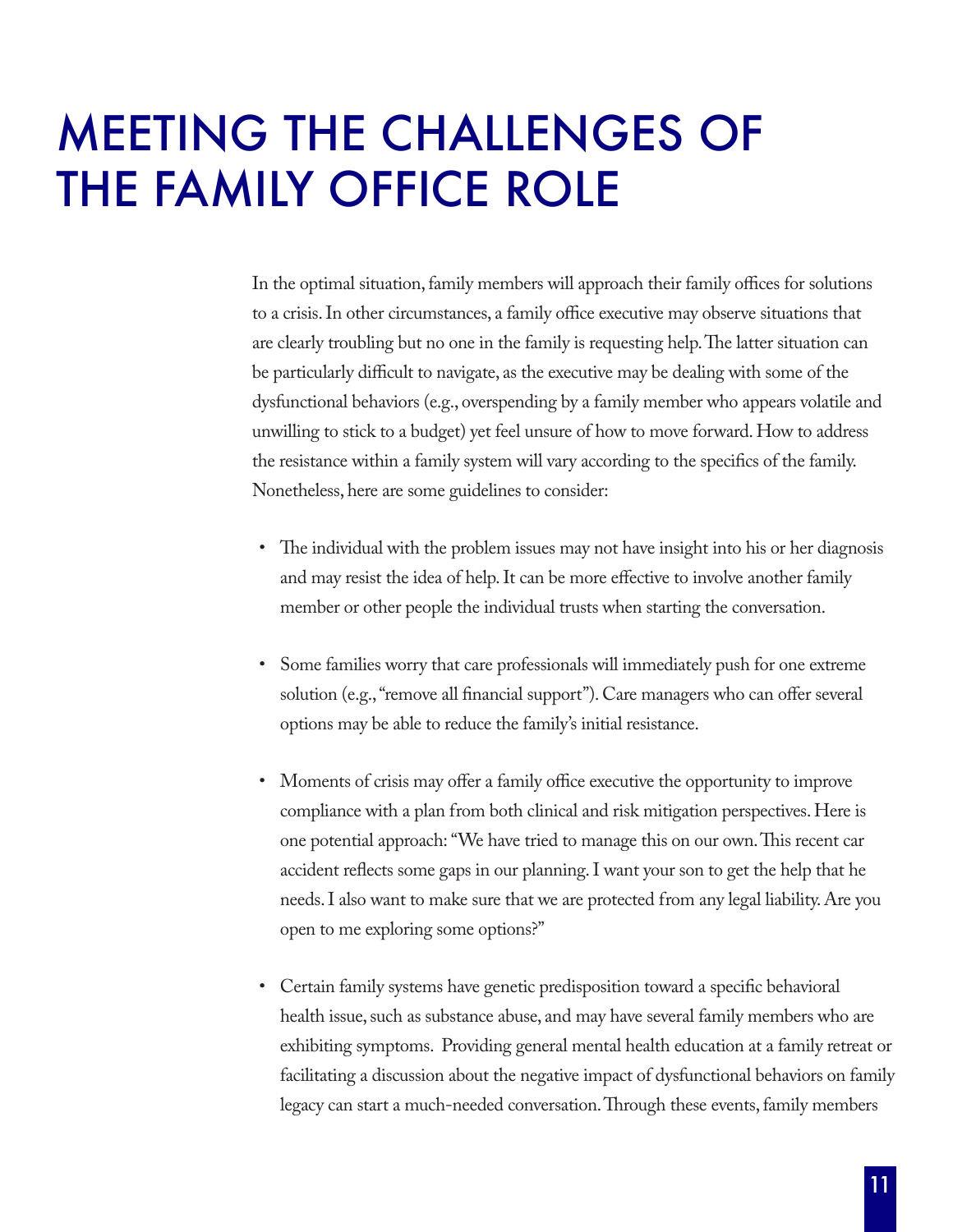may also benefit from the opportunity to interact privately with a clinical professional to discuss any specific issues of concern.

#### Care Manager/Health Advocacy Associations

- Aging Life Care Association: www.aginglifecare.org
- National Association of Healthcare Advocacy: www.nahac.com

### SUMMARY

Medical and psychiatric issues are common in UHNW families. Although these families can afford world-class care, they often need support to help navigate complex medical and psychiatric systems and address underlying family issues. At the same time, family offices and private wealth advisory firms face a tough balance: how to raise difficult conversations without overstepping the boundaries of their roles. Offering a wide array of expertise, care managers can serve as trusted partners to family office professionals, helping solve some of the most challenging health and well-being issues. Patience, preparedness, and professional guidance can often help to ensure that the guidance to families is received in the compassionate way it was intended.